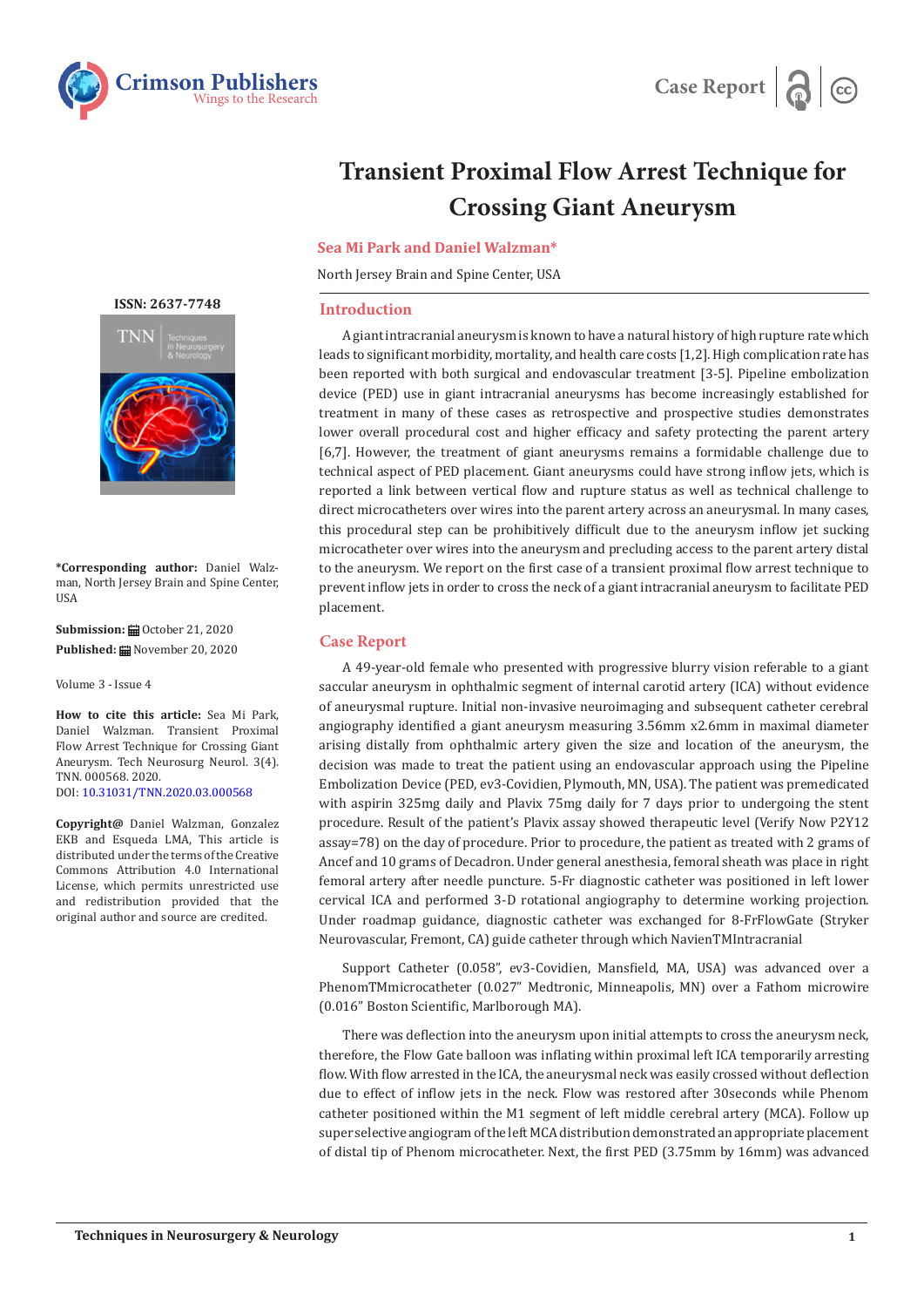through the Phenom catheter, then, deployed in a standard fashion and opened at the level of the ICA terminus, and landed proximal from aneurysmal neck. Post PED control angiogram of left ICA demonstrated patent PED without evidence of thromboembolic complication (Figures 1-3).



**Figure 1:** Origin which is directing medioposteriorly.



**Figure 2.**





Of note, the inflow jets into the aneurysm are moderately diminished. After first post-PED control angiogram decision was made to place second PED placement to secure the PED construction across the aneurysmal neck. The Phenom catheter was again re-positioned within left MCA M1 segment and the second PED (5mmX16mm) device was advanced through Phenom microcatheter. This was deployed in a telescoping fashion, landing distally within the previously placed device, and extending across the neck of the aneurysm into the cavernous segment of left ICA. Second post-PED control angiogram demonstrated appropriate positioning of the PED without evidence of thromboembolic complication (Figure 4). The inflow jets into the aneurysm were further decreased with contrast stasis in ten minutes delayed follow up angiogram (Figure 5). The patient's post procedural course was uneventful. She was discharged home 3 days after the procedure without neurological deficit with continuation of dual antiplatelet therapy. The patient will continue to be monitored with serial angiography for progressive aneurysm thrombosis (Figure 6).



**Figure 4.**



**Figure 5.**